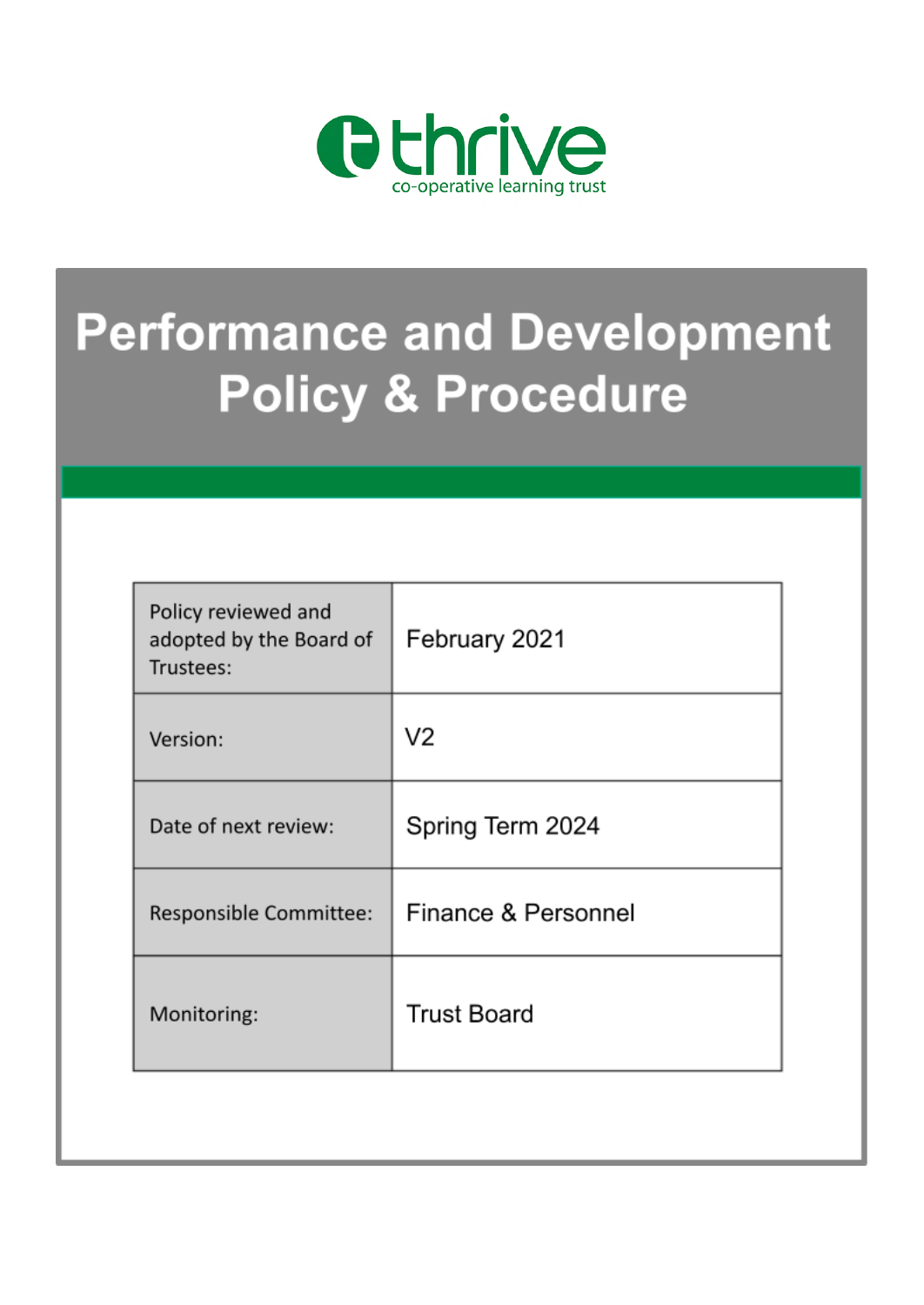## **Contents**

| <b>Introduction</b>                                          | $\overline{2}$ |
|--------------------------------------------------------------|----------------|
| <b>Purpose</b>                                               | $\overline{2}$ |
| <b>Application of the policy</b>                             | 3              |
| <b>Roles and responsibilities</b>                            | 3              |
| <b>Appointment of Performance and Development Reviewers</b>  | 3              |
| <b>The Performance and Development Process</b>               | 3              |
| The Annual Performance and Development Cycle                 | 4              |
| The Annual Performance and Development Cycle Meetings        | 5              |
| Stage 1 - in preparation for the Planning and Review Meeting | 5              |
| <b>Stage 2 - Initial Planning and Review Meeting</b>         | 5              |
| <b>Stage 3 Catch-up Planning and Review Meetings</b>         | 6              |
| <b>Quality Assurance</b>                                     | 7              |
| <b>Appeals</b>                                               | $\overline{7}$ |
| <b>Pay Progression for Teachers</b>                          | $\overline{7}$ |
| <b>Retention of PDR documents</b>                            | $\overline{7}$ |
| <b>Evaluation</b>                                            | $\overline{7}$ |
| <b>Review of the Policy</b>                                  | 7              |
| <b>Associated policies</b>                                   |                |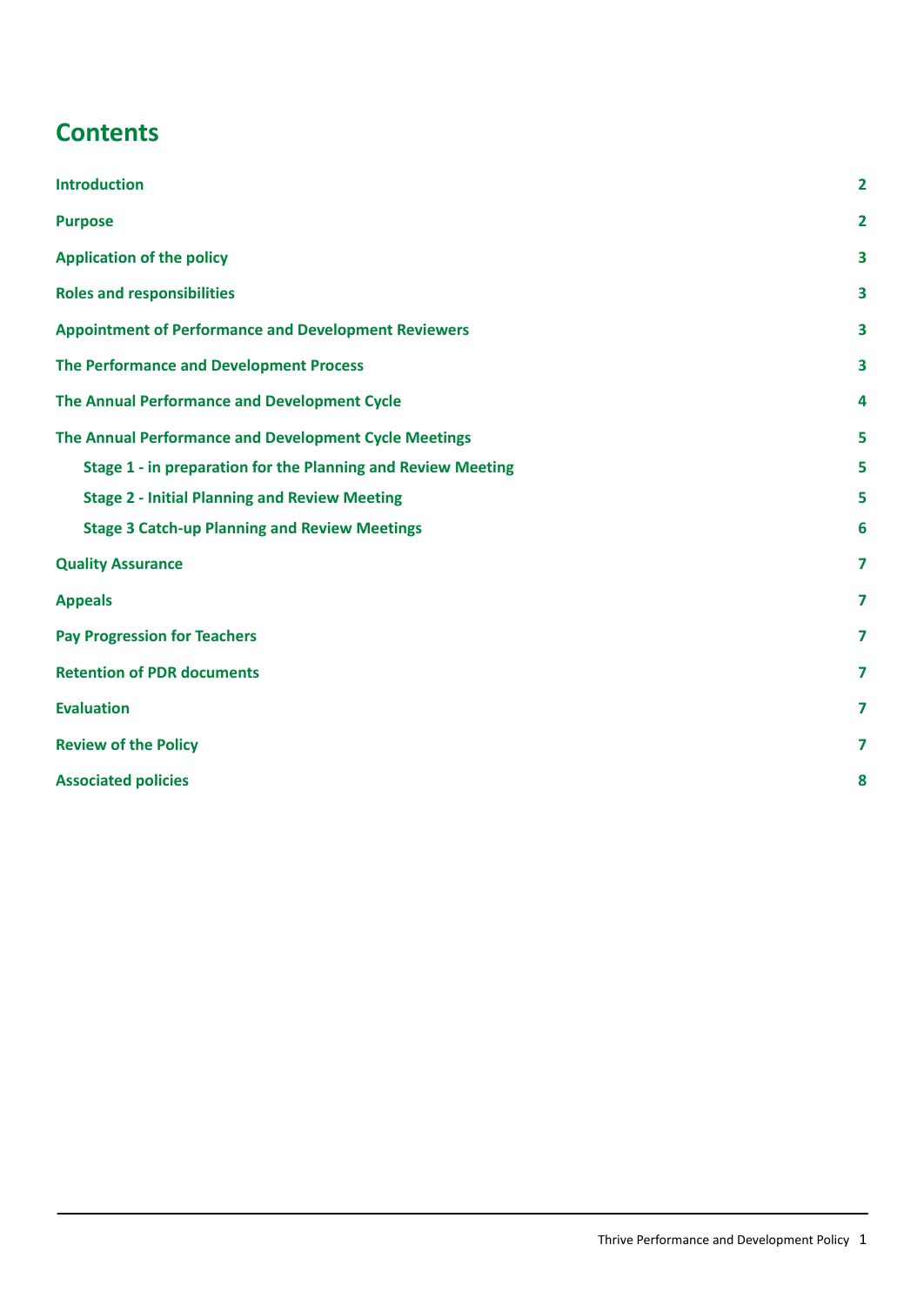#### <span id="page-2-0"></span>**Introduction**

Our vision, underpinned by co-operative values<sup>1</sup>, is threefold; to work in partnership with the community we serve to combat social exclusion and deprivation, to build a sustainable and vibrant community and local economy, and to provide learners with a global perspective helping them to become responsible and articulate citizens in a global economy. We will achieve this by delivering the highest possible standards of education, and for this we rely on the performance of all our employees. With this in mind the Trust is committed to providing staff with development opportunities and support.

The success of Thrive is due to our colleagues performing at a consistently high level, through a shared passion for ensuring that our pupils reach their full potential. This success will be achieved as every member of the school community develops and grows in their role. We recognise that the success of a school is achieved through the cooperative efforts of all staff groups working as a team.

Thrive welcomes the support of recognised Trade Unions in seeking to implement this policy in a fair and consistent manner. Prior to final approval by the Thrive Board this policy has been the subject of consultation with unions and professional associations; their suggested amendments have been taken into consideration and changes made where they can be agreed.

#### <span id="page-2-1"></span>**Purpose**

The main purpose of the policy is to create an environment of openness and honesty within which colleagues feel that they can grow and develop in their performance. This environment will be underpinned by regular and consistent development dialogue, recognising that we all have things to learn in an ever evolving educational landscape. Performance Development Review (PDR) processes should be collaborative, supporting all staff in taking responsibility for driving forward improvements in their own practice and professional development. It should:

- celebrate success and recognise the contribution of the employee to the Trust team, School team and immediate team (Key Stage / departmental / site / admin / catering etc.)
- improve job performance through feedback and continuous professional development plans
- offer the opportunity to reflect and evaluate performance against objectives
- give employees a clear understanding of the standards of performance and objectives that are expected of them
- develop the potential and expertise of staff and help in succession planning
- identify training needs
- recognise accountability
- give a consistent method of assessing performance across the Trust which will be recorded for future reference
- enable all staff to be responsible for their professional development.

<sup>&</sup>lt;sup>1</sup> self-help, self-responsibility, democracy, equality, equity, solidarity, honesty, openness, social responsibility and caring for others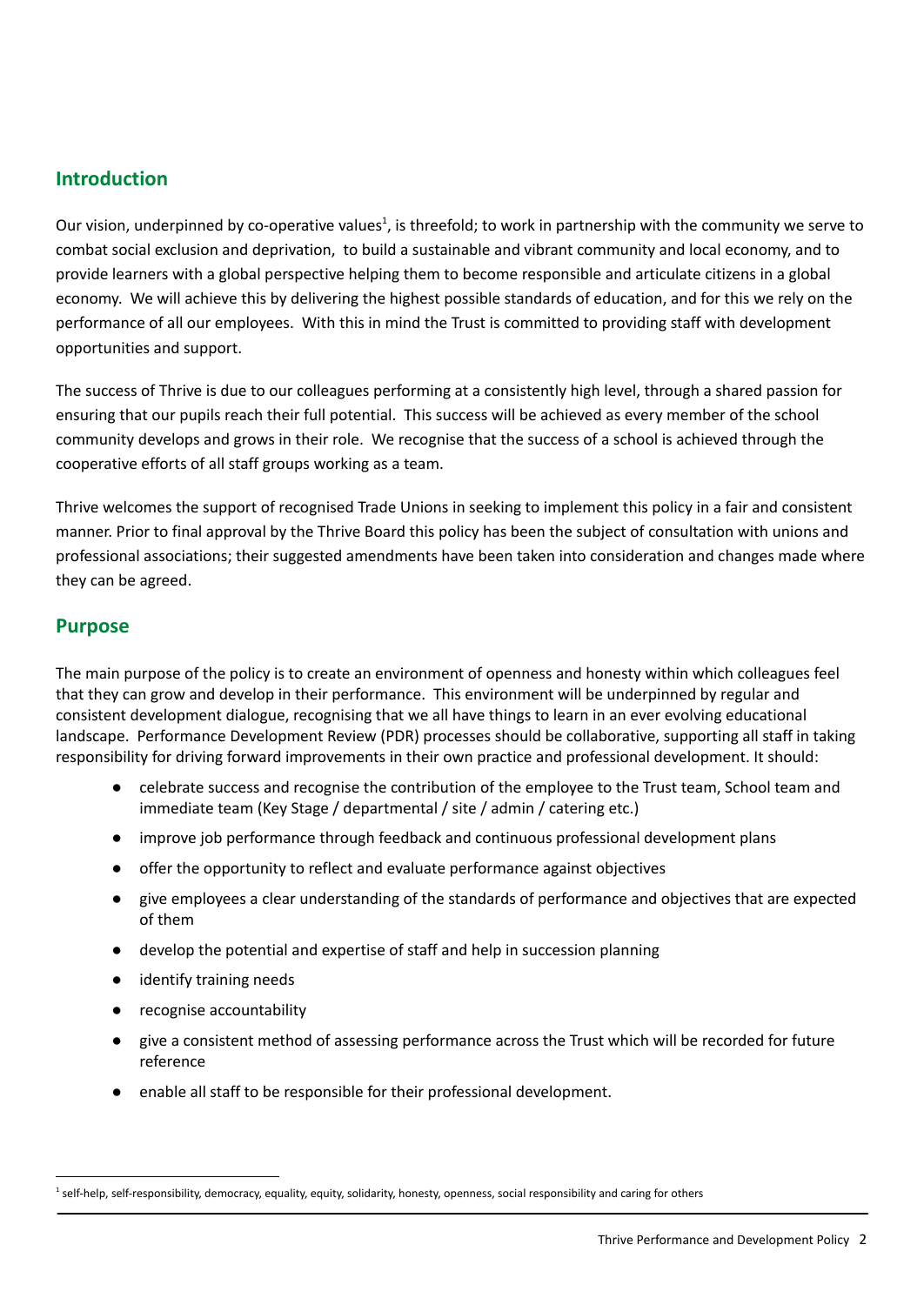Where applicable pay progression will automatically follow a successful review. The only circumstance in which pay progression will not follow is where a member of staff is in receipt of a live Performance Improvement Plan (see Managing Performance and Capability Policy).

The Senior Leadership Team and the Trustees of the Thrive are committed to ensuring that the Performance and Development process is fair and non-discriminatory in line with our equality duty.

PDR is a two-way process and actions and outcomes should be agreed between the line manager and employee. Any rights of appeal and the process to follow are detailed within the relevant section.

## <span id="page-3-0"></span>**Application of the policy**

This policy applies to all employees of Thrive with the following exceptions:

- Early Career Teachers undergoing their statutory induction period
- Newly appointed support staff within their probationary period
- Staff employed on a contract of less than one term
- Any member of staff who is the subject of Managing Performance and Capability procedure
- Supply, casual and relief workers who work rarely within the school

Modified PDR arrangements will apply to staff who have only been at work for part of the PDR cycle. This will include employees:

- On parental leave including maternity and adoption leave
- On long-term sickness absence
- Who join or leave the school part way through the year
- Who come out of other arrangements during the year including probation, statutory induction and Managing Performance and Capability.

#### <span id="page-3-1"></span>**Roles and responsibilities**

Both line manager and employee hold a shared responsibility to participate in the PDR process. The line manager will ensure that PDR meetings take place and that the process is completed in accordance with the requirements of this policy. It is the responsibility of employees to support and participate in the PDR process and any agreed development activities arising from it.

## <span id="page-3-2"></span>**Appointment of Performance and Development Reviewers**

Where employees have fractional contracts with two different line managers, they may undergo two PDR's or agree to one where this is appropriate.

Should an employee object to the appointment of their reviewer, they should put the grounds for their objection in writing to the Headteacher / Head of School who will consider this and make a determination. The decision of the Headteacher is final and not subject to further appeal.

## <span id="page-3-3"></span>**The Performance and Development Process**

The PDR process is an integral part of good performance management and should be an enjoyable and empowering process for both reviewer and reviewee. The process provides an opportunity for the employee and their line manager to have an in-depth, two-way, confidential discussion regarding the employee's performance and job role.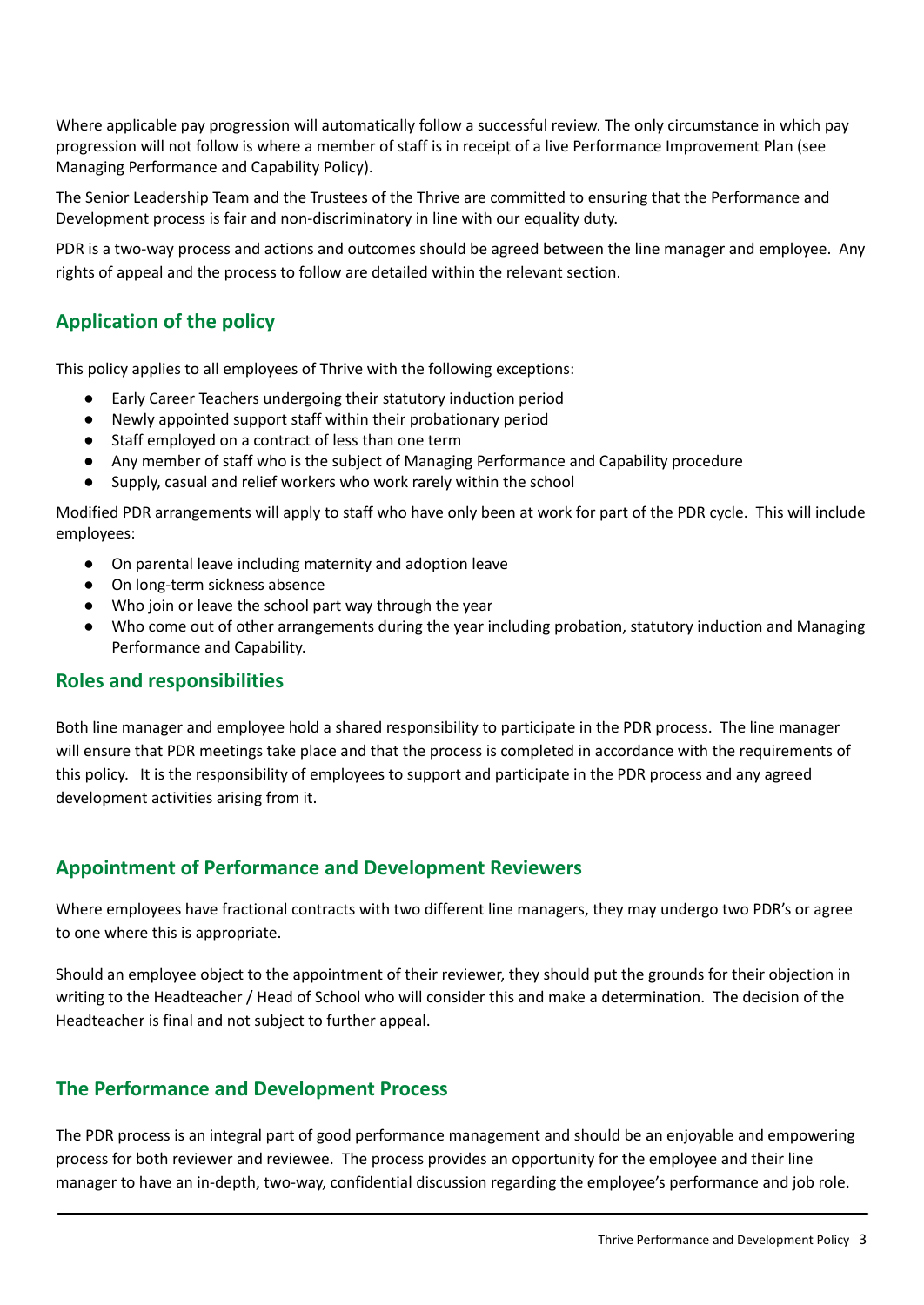It gives the line manager an opportunity to give appropriate appreciation and recognition of good work. At the same time it gives the employee the opportunity to discuss how they are progressing in terms of the achievement of objectives and development.

Issues of concern regarding performance should be addressed as and when they arise as part of normal day-to-day management and, therefore, should not be first raised at PDR meetings. Any concerns about performance that may pose a risk to pay progression should be signalled at an early stage this applies to teaching staff only. Performance Development Reviews will take the form of an in-depth, two-way, confidential discussion regarding the employee's performance and job role.

Line managers will be responsible for development dialogue that will include:

- 1. A joint assessment of current performance and capacity for further advancement.
- 2. Assessing employees against their performance and jointly contributing to plans for the next 12 months and development objectives.
- 3. Line managers assess employees against the relevant competency framework on the basis of their career stage.
- 4. Line managers and employees agreeing and reviewing objectives linked to the relevant team development planning (e.g. School Improvement Plan, and Trust Strategic Plan) and suggesting how these will be met.
- 5. Line managers and employees seeking ways to support training and development.

## <span id="page-4-0"></span>**The Annual Performance and Development Cycle**

The Performance and Development cycle for all staff will be carried out over 12 months. The Trust operates different PDR periods for different groups of staff as follows:

| <b>Workforce Group</b>                    | <b>Cycle Period</b> |
|-------------------------------------------|---------------------|
| Executives, Headteachers, Heads of School | October - September |
| Teachers and Development Team             | November to October |
| All colleagues                            | February to January |

Where a member of staff starts their employment with the Trust or changes post part way through an PDR cycle, the line manager shall determine PDR arrangements for the remainder of the PDR period (referring to the Headteacher when necessary), with a view to bringing their cycle into line with the cycle for other staff as soon as possible. This may also apply to staff starting or returning from maternity or long-term sickness absence part-way through the PDR period or those successfully completing their statutory induction or probationary period or coming out of Managing Performance or Capability processes. In such situations either shorter-term or longer-term objectives may be set, linked to the end of the current or next PDR cycle respectively.

Where an employee is moving between roles within the school then there will be a review of their performance and development objectives and joint handover meeting arranged with the new line manager.

Where an individual is employed on a fixed term contract for a period between 1 term and 12 months, the length of the appraisal period will be determined by the duration of the contract.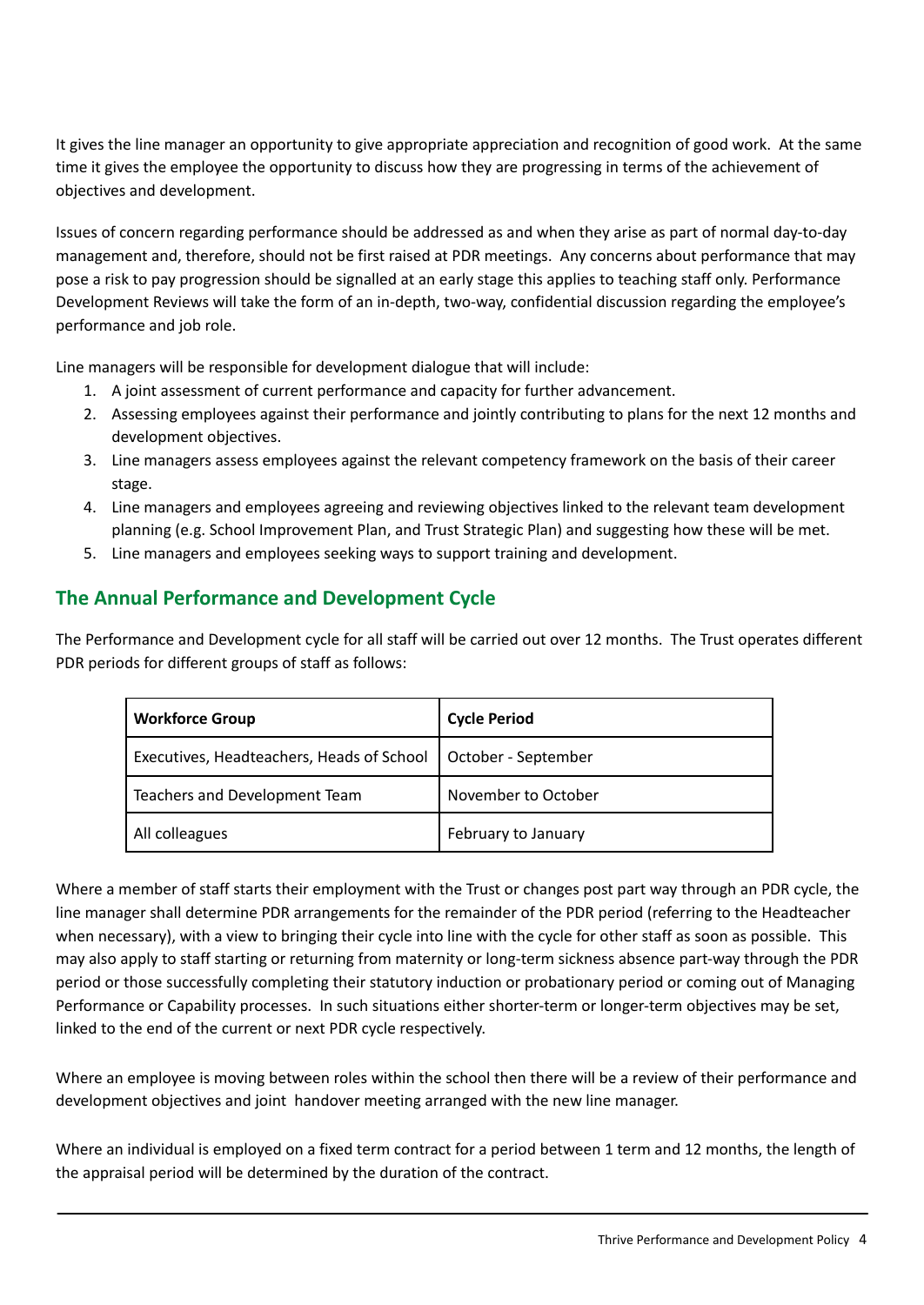Employees are encouraged to regularly review their progress against their goals to ensure they remain on track and flag any unforeseen challenges or changes throughout the year.

## <span id="page-5-0"></span>**The Annual Performance and Development Cycle Meetings**

#### <span id="page-5-1"></span>**Stage 1 - in preparation for the Planning and Review Meeting**

Ahead of the initial planning and review meeting, or any following review meetings colleagues should be familiar with their PDR record and any supporting documentation that they have gathered together to support progress against agreed objectives, and be prepared to enter dialogue about possible future development objectives

#### <span id="page-5-2"></span>**Stage 2 - Initial Planning and Review Meeting**

The meeting will be planned to take place during the employee's normal working day. The employee will be given at least 2 weeks' notice of the PDR meeting. They should be asked to read through their previous year's PDR and review meeting records.

The PDR documentation is designed to facilitate a dialogue in two parts. Part 1 'Review' will include:

- Acknowledgement of achievements, strengths, good practice and successes.
- Review of achievements against the previous year's objectives.
- Review of professional development activities undertaken in the previous period including how these activities have enhanced the employees work effectiveness.

Part 2 'Development Planning' will include:

- A recognition of current performance and capacity for any career advancement if desired.
- Agreement of work objectives for the coming year linked to department, school and Trust development planning as appropriate (see below).
- Agreement of how objectives will be assessed and evidence of achievement gathered.
- Agreement of how development will be supported and objectives met.

The employee will be provided with a copy of the PDR record within 10 working days of the planning and review meeting.

The number of development objectives will be determined according to job role:

| Job role                                   | Number of objectives / linkage                                         |
|--------------------------------------------|------------------------------------------------------------------------|
| <b>CEO</b>                                 | As determined by reviewers, including 1 personal development objective |
| Executives                                 | 3 objectives, 2 aligned to Strategic Plan and 1 personal development   |
| Trust DSIS and HRM                         | 3 objectives, 2 aligned to Strategic Plan and 1 personal development   |
| Other Central Trust Team<br><b>Members</b> | 2 objectives, 1 Performance related, 1 personal development            |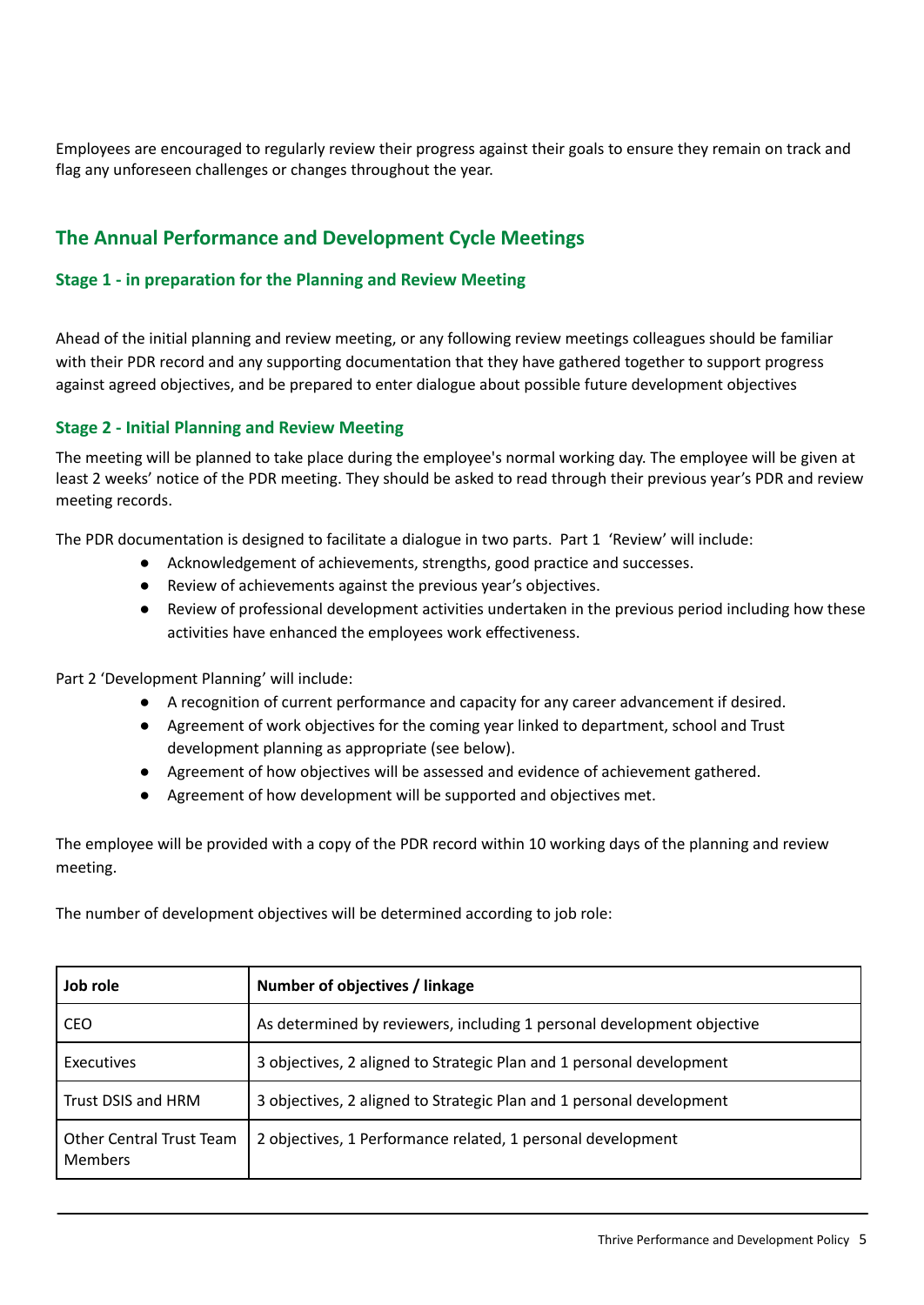| Headteacher / Head of<br>School            | 3 objectives, 1 aligned to Strategic Plan, 1 aligned to School Improvement Plan, 1<br>personal development   |
|--------------------------------------------|--------------------------------------------------------------------------------------------------------------|
| Deputy & Assistant<br><b>Headteachers</b>  | 3 objectives, 1 aligned to Strategic Plan, 1 aligned to School Improvement Plan, 1<br>personal development   |
| Other SLT                                  | 3 objectives, 2 aligned to School Improvement Plan, 1 personal development                                   |
| <b>Teacher with TLR</b>                    | 3 objectives, 1 Performance related (aligned to TLR), 1 Research Enquiry Question, 1<br>personal development |
| <b>Teacher</b>                             | 2 objectives, 1 Performance related 1 Research Enquiry/ personal development                                 |
| <b>Higher Level Teaching</b><br>Assistants | 2 objectives, 1 Performance related, 1 personal development                                                  |
| <b>Teaching Assistant</b>                  | 2 objectives, 1 Performance related, 1 personal development                                                  |
| Pastoral Support                           | 2 objectives, 1 Performance related, 1 personal development                                                  |
| <b>Support Staff</b>                       | 2 objectives, 1 Performance related, 1 personal development                                                  |

Development Objectives should follow the SMART principle in that they should be Specific, Meaningful, Achievable, Resourced and Time-bound. Objectives for CEO, Executives, Headteachers and Heads of School may include measurable pupil attainment and outcomes data, but this will not be the case for all other colleagues.

#### <span id="page-6-0"></span>**Stage 3 Catch-up Planning and Review Meetings**

Interim review meetings should be held during the year to discuss the progress through the objectives that have been set. When the objectives are set it will be agreed when catch-up review meetings will occur.

Review meetings will be held;

- Termly for teaching staff
- Mid year for For non-teaching classroom based support staff and other support staff

The aim of the review sessions is to ensure that continuous communication with the employee throughout the year occurs, giving them time to talk about their objectives, performance and professional development. It is important to note that these meetings are focused entirely on the PDR process. Line managers must deal with issues of underperformance in a more timely fashion and not wait until a PDR review meeting.

Where satisfactory progress is achieved before the end of the PDR cycle, the performance development process will continue in the usual way. However, if the employee does not progress satisfactorily, their line manager should seek further advice from the HR Department regarding the potential and appropriate use of the Managing Performance and Capability Policy and Procedure.

It may be that changes in circumstances mean that objectives originally set are no longer appropriate or achievable.It is reasonable to change or adapt the objectives mid-year so that they meet the needs of the teacher and the school.

## <span id="page-6-1"></span>**Quality Assurance**

A sample of PDR's will be checked by the Executive Head / Headteacher / Head of School for consistency. Any concerns, particularly where disagreements have arisen, will be discussed with the reviewer. Where it appears that